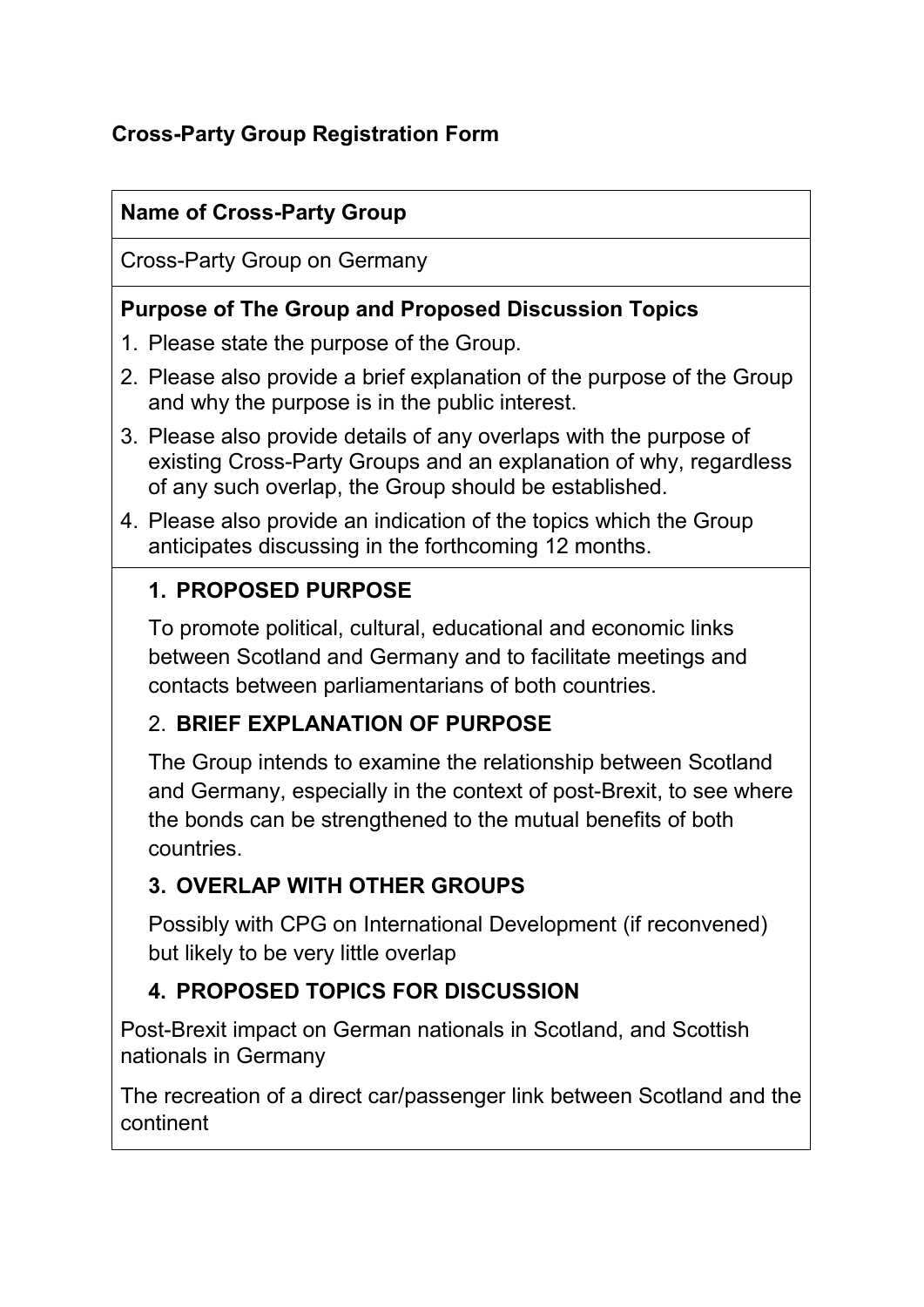General topics including education, science, tourism, transport, politics, economics and investment

## **MSP Members of the Group**

Please provide names and party designation of all MSP members of the Group.

Clare Adamson [SNP]

Colin Beattie [SNP]

Jackie Baillie [LAB]

Murdo Fraser [CON]

Mark Griffin [LAB]

Fiona Hyslop [SNP]

Dean Lockhart [CON]

Graham Simpson [CON]

Paul Sweeney [LAB]

Michelle Thomson [SNP]

#### **Non-MSP Members of the Group**

For organisational members please provide only the name of the organisation, it is not necessary to provide the name(s) of individuals who may represent the organisation at meetings of the Group.

| <b>Individuals</b> | Laura Cunningham - Secretary          |
|--------------------|---------------------------------------|
|                    | <b>Annette Gotzkes</b>                |
|                    | Alexandra Stein                       |
|                    | Anita Deppe                           |
|                    | <b>Cameron Buchanan</b>               |
|                    | <b>Consul Christoph Crepaz</b>        |
|                    | <b>Consul Peter Mueller-McDougall</b> |
|                    | Eleoma Bodammer                       |
|                    | <b>Ewen Cameron</b>                   |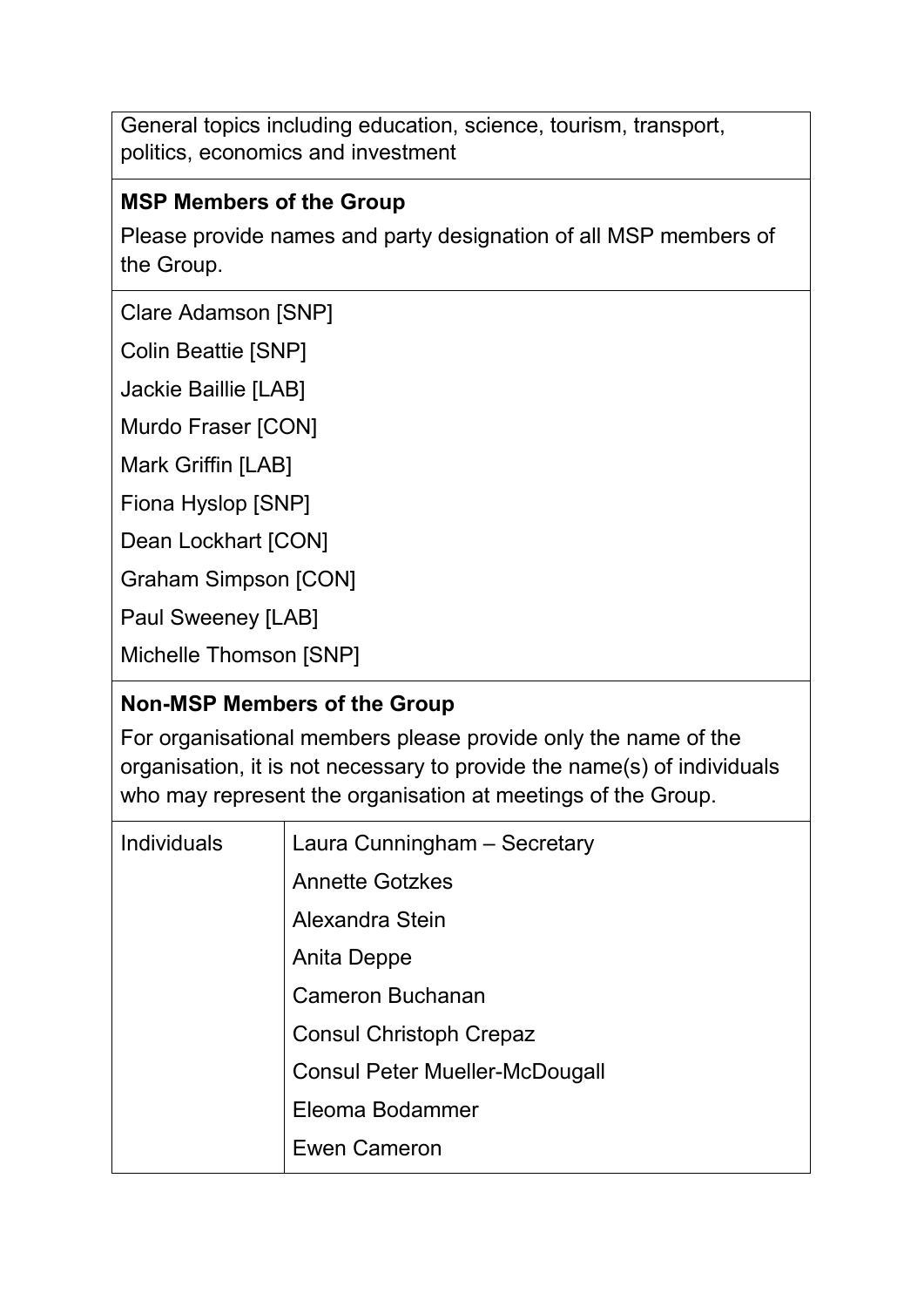|               | <b>Gill Devenney</b>                                    |
|---------------|---------------------------------------------------------|
|               | <b>Hans Georg Thonges</b>                               |
|               | <b>Hartwig Pautz</b>                                    |
|               | <b>James Trolland</b>                                   |
|               | <b>Jeannette Rissmann</b>                               |
|               | John Clifford                                           |
|               | Julia Pohlmann                                          |
|               | <b>Karen Freel</b>                                      |
|               | <b>Manuela Calchini</b>                                 |
|               | <b>Peter Friedrich</b>                                  |
|               | Petra M. Wetzel                                         |
|               | <b>Sigrid Rieuwarts</b>                                 |
| Organisations | Consulate General of the Federal Republic of<br>Germany |
|               | Goethe-Institut                                         |
|               | <b>Scottish Enterprise</b>                              |
|               | <b>Visit Scotland</b>                                   |

## **Group Office Bearers**

Please provide names for all office bearers. The minimum requirement is that two of the office bearers are MSPs and one of these is Convener – beyond this it is a matter for the Group to decide upon the office bearers it wishes to have. It is permissible to have more than one individual elected to each office, for example, coconveners or multiple deputy conveners.

| Convener           | <b>Colin Beattie MSP</b>                                           |
|--------------------|--------------------------------------------------------------------|
| Deputy<br>Convener | Dean Lockhart MSP<br>Dr Andreas Zimmer (Consul General of Germany) |
| Secretary          | Laura Cunningham                                                   |